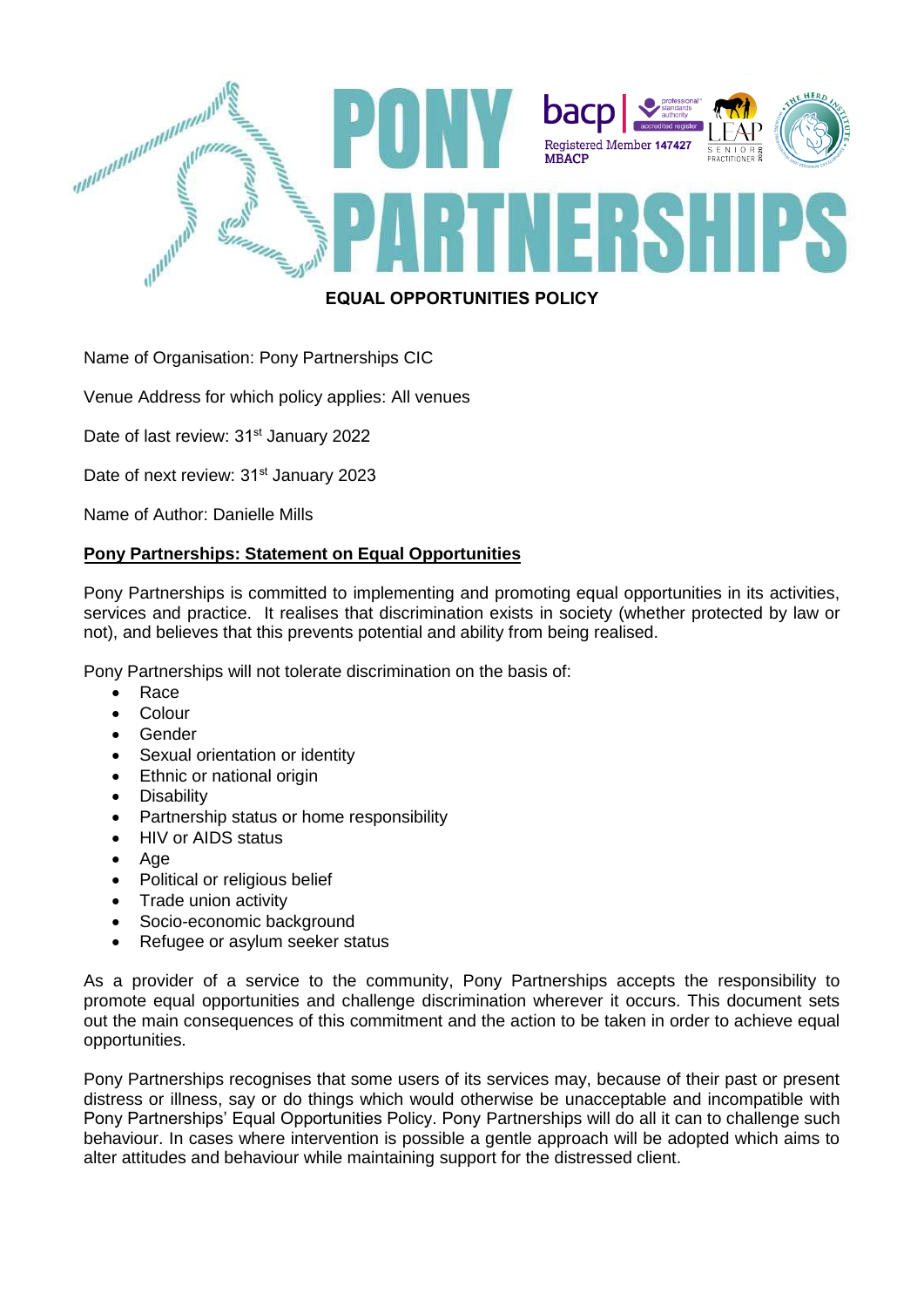Pony Partnerships reserves the right to open its membership to any organisation who supports our aims and objectives. However, it will exclude from membership those organisations that actively work against the development of an equal opportunities policy over time, despite encouragement from Pony Partnerships.

Pony Partnerships realises that a genuine commitment to equal opportunities must operate on all levels:

- Pony Partnerships will prevent unfavourable treatment, directly or indirectly, upon individuals from any group facing discrimination in its recruitment and deployment of human resources. Where discrimination does occur, it will be dealt with through the agreed procedures. This will be achieved by following the Pony Partnerships Equal Opportunities Policy.
- Pony Partnerships will seek to prevent discrimination and ensure equal representation in the services it provides, the structures that it facilitates and the practice through which it carries out its work. This involves the development of greater diversity in the directors, networks and membership, to ensure a genuinely wide representation.

### **Responsibility**

- 1.1. The Directors of Pony Partnerships has overall responsibility for the effective operation of this policy. However, all staff, volunteers and service users have a duty as part of their involvement with Pony Partnerships to do everything they can to ensure that the policy works in practice. Those responsible for recruiting staff/volunteers to work in Pony Partnerships projects are responsible for ensuring that they are aware of Pony Partnerships Opportunities Policy and adhere to it while working as Pony Partnerships volunteers.
- 1.2. Pony Partnerships will bring to the attention of all staff, volunteers and service users the existence of this policy, and will provide such training as is necessary to ensure that the policy is effective and that everyone is aware of it.
- 1.3. If any service user staff member or volunteer feels that they have been, or are being discriminated against, in any way, they are entitled to pursue the matter with the Management.
- 1.4. All instances or complaints of discriminatory behaviour will be treated seriously.
- 1.5. Complaints or allegations of an unfounded or malicious nature will also be treated as serious.

#### **Disabled Access**

1.6. Pony Partnerships will endeavour to ensure, as far as is practicable, that all the premises it uses have disabled access. When considering new premises, every effort will be made to ensure such premises are fully accessible.

#### **Use of Language**

1.7. Staff, volunteers and service users should avoid and challenge the use of language which, in any way, belittles anyone

> Pony Partnerships C.I.C (Company Number (9845790) Registered Office: 84 Cheal Close, Derby, DE72 2DY

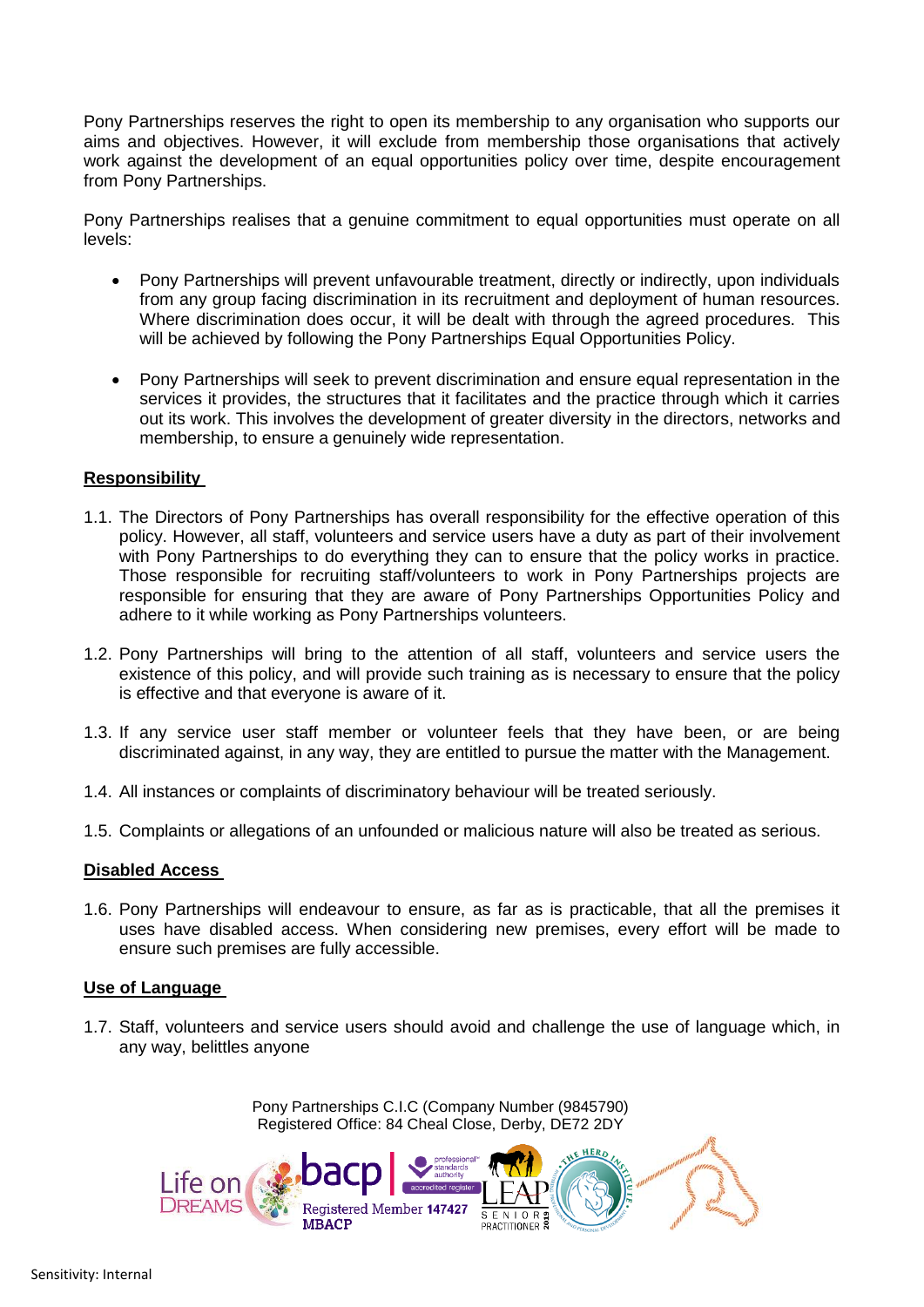- 1.8. Where the language used has a personal impact on others, and it has been made clear to the person concerned that their use of such language is unwelcome and/or offensive, disciplinary action may be taken if they persist with it.
- 1.9. All materials used or developed by Pony Partnerships will be judged in the light of the promotion of equal opportunities, and those considered to be discriminatory will not be used.

### **Sexual Harassment**

- 1.10. No staff, volunteer or service user should be subject to sexual harassment.
- 1.11. This is interpreted as unwanted behaviour of a sexual nature including:
	- verbal sexual abuse
	- physical contact
	- repeated remarks which an individual finds offensive
- 1.12. If it has been made clear to the person concerned that their behavior is unwelcome and they persist with it, then the service user, staff member or volunteer who is the recipient of the behaviour will be entitled to make a formal complaint.

#### **Monitoring and Review**

The Policy will be constantly reviewed by the Directors to ensure that no Member of the group is put to a disadvantage either, directly or indirectly. This monitoring will apply to the practices of staff and volunteers, the member organisation, the composition of the Directors and the provision of services.

It is the responsibility of every individual to eliminate discrimination and to ensure the practical application of this Policy.

The Directors of Pony Partnerships will review this policy every 2 years.

Pony Partnerships C.I.C (Company Number (9845790) Registered Office: 84 Cheal Close, Derby, DE72 2DY